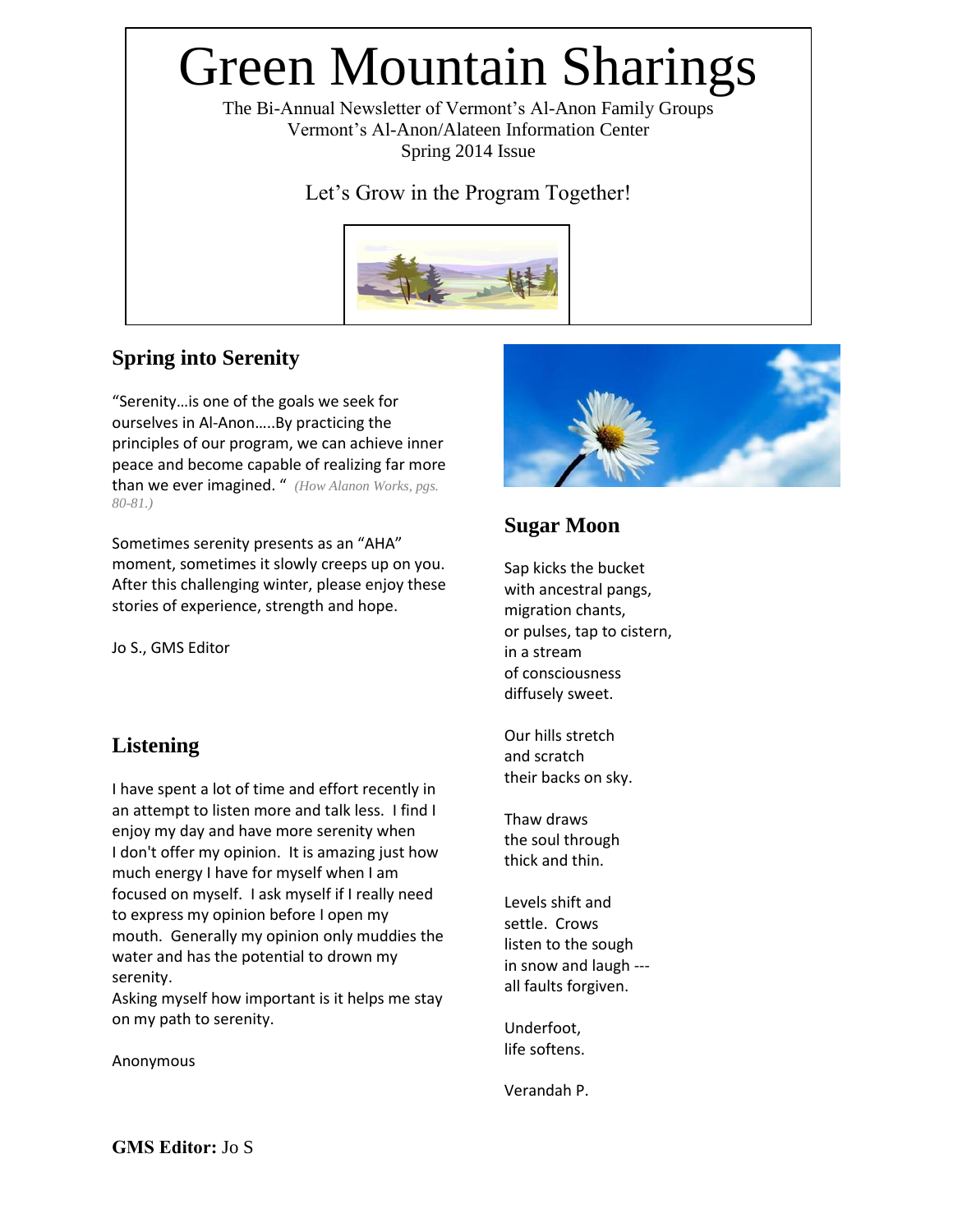#### **Contact brings Serenity**

When I first came to Al-Anon I didn't think I could ever achieve a level of serenity. One of the first tools I learned was attending meetings on a regular basis. After attending a couple of meetings, THEN I was certain I would never achieve anywhere NEAR the serenity other members shared!

One day I had to call a member for information. Of course I needed a reason to call; I couldn't just call because I was thinking of her; I couldn't just call because I needed or wanted to hear a friendly voice, or needed support or understanding. I needed a concrete reason.

This phone call turned out to be a turning point in my program. I learned that I wanted to reach out more often. It felt good to have contact with another member, someone who understood what I had been through - it actually felt better than the ISOLATION I had become so very good at!!

During one particular conversation she said "read, write, pray, talk". I wrote this on a sticky note and hung it on my desk - where I read, think AND talk on the phone.

While each of these are important, writing and praying seem to be the best tools for keeping me connected to my HP, writing and praying help me keep my priorities in order. For me they form a "unit", a single thing and have helped me achieve a level of serenity I never thought possible. I still have a long way to go, but I am very grateful to be here, and very grateful for this Program.

#### Anne





## **I'm Learning to Adjust my Sails**

#### *"*I can not control the winds but I have learned to adjust my sails".

In Al-Anon FG I have come to realize that serenity doesn't mean controlling everything outside myself. It does reveal that through caring for myself daily, reaching to my HP, practicing my steps, connecting with meetings and friends that my reaction to unsteadiness or pain in my life has considerably changed. Now, I recognize that I need not join in the confusion & I can be calm within.

My recovery from alcoholism is a journey that I treasure. I know to which direction I am going, but I do not have a destination. Today, what I have is my "primary spiritual aim". This is to help others, period. If they want help, that is. Having a purposeful life is all I ever wanted; this returns me to my youth; I could never find this resolve. Thanks to alcoholism & my need to recover, I uncovered usefulness.

Today I received an acceptance letter to Keene State College and I am interested in my major, Nutrition. I may use the learning to be of service to people, us. I find it truly spectacular to desire to learn & then, to want to share what I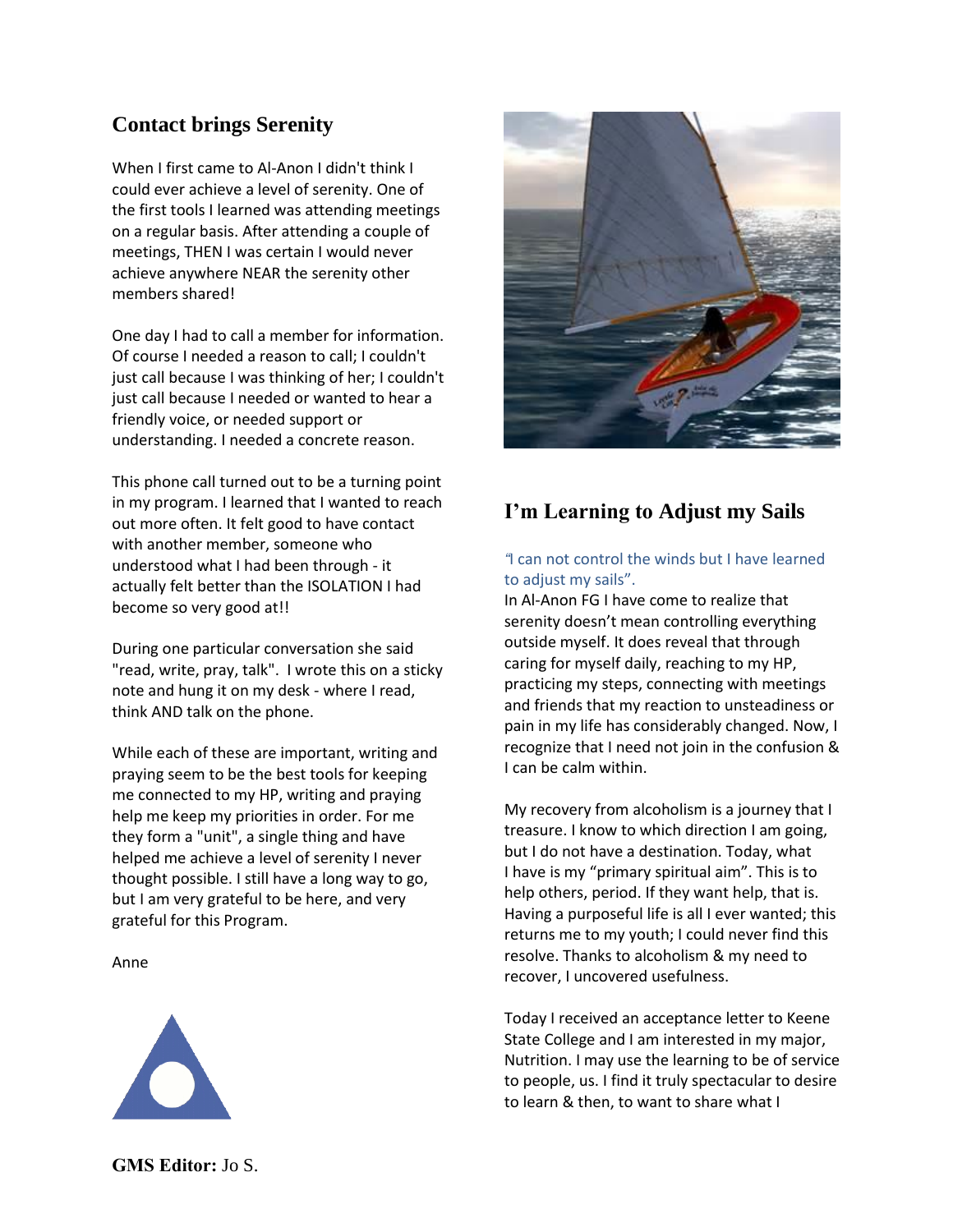learned. I recall this feeling way, way back in my initial self; the self that existed before I was affected. So I keep coming, continue changing and I return to innocent, the original, and me.

My serenity stems from acceptance of my own character. I am powerless over a lot of things, but this one, the shaping of myself, is one that with guidance, such as sponsorship, 12 steps in my life (journey), and presence at meetings – I am not powerless to change.

Thanks God, for the "courage to change what I can". Wish me luck, guys 'cause following school policies was never my forte; I know it'll be a challenge. My pursuit for progress is strong, so maybe this time around, I can be me & let others be themselves – you know: "Live & Let Live".

Conceivably, I can provide a platform where those who want assistance may receive my support. This is service. What a gift. Everything meaningful in my life is service. How's that for an "ah-ha" moment!

In gratitude, Arlene H.



#### **Dumping Despair**

When I walked into my first Al-Anon meeting, I was filled with despair and anger. I was tired. I felt abused. I hated my marriage, but was afraid that it was ending. I saw nothing but a painful road ahead.



At that meeting I saw a pamphlet, "Freedom from Despair." That was what I was seeking. I read that pamphlet over and over, and at first I couldn't see any way out. I blamed my wife, I blamed my father, I blamed my sisters. But I kept coming to meetings.

After about six months of complaining, I began to listen. When I listened, I realized that if I was really going to experience freedom from despair, I had to start working the program. I realized that I alone was responsible for my despair, and I alone could remedy it.

When I really listened in meetings, I came to realize that I had a community of people, some of whom had relationships just as turbulent as my own, but they had bravely worked the steps and seemed to find joy and gratitude, even in the face of major challenges. And I realized that I could have that too!

Now, almost five years after my first meeting, I can say honestly that I am a grateful member of Al-anon. I too, can find joy and gratitude whenever I look. Because I read my literature daily, meditate, work with my sponsor, regularly attend meetings, and practice the Alanon principles in most of my affairs, I am glimpsing the face of serenity. And sometimes that face is my own.

Anonymous

#### **GMS Editor:** Jo S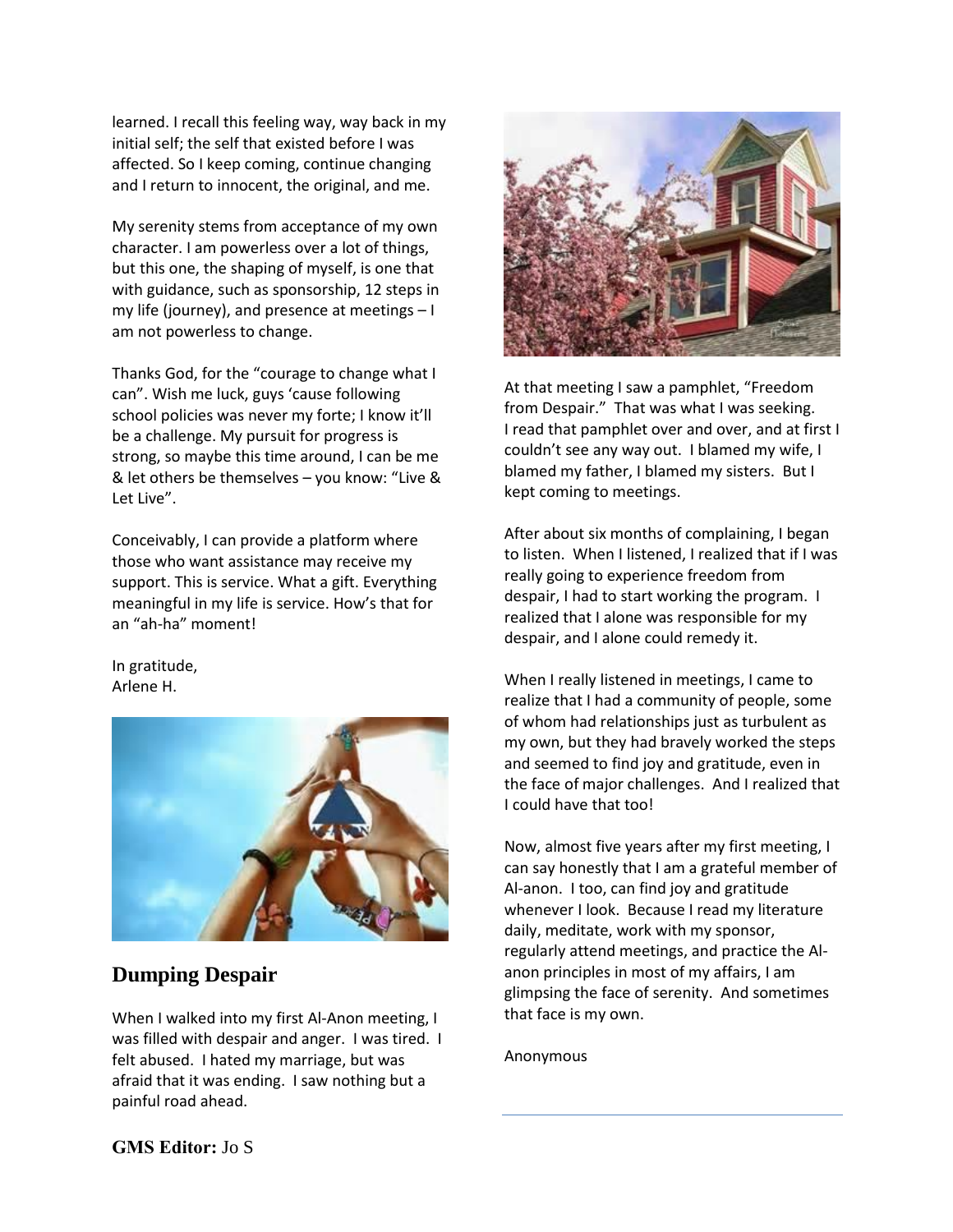#### **The Topic is Forgiveness**

As a member shares Deaths in her recovery Then a Mother speaks of old wounds, So deep, so deep that tears well. And we listen. I listen and notice The shape of the mouth The movement of muscle Cracks in the voice holding in a sob And we listen Another shares This time about active alcoholism Tears form in watery eyes Are pushed away by naked fingers. And we listen A long-time member Plans to visit her Mother, a recovering alcoholic More emotion in her than I have seen in twenty years And we listen. Next to me a voice quivers I zoom in on trembling lips As fears roll from a newcomer And we listen, we all listen Are we learning to forgive?

Dianne r.



Our Next Green Mountain Sharings will come out in the fall. The Topic will be on

# Working Steps 10, 11, 12.

Send submissions to: Please send submissions to the Al-Anon website,

[www.vermontalanonalateen.](http://www.vermontalanonalateen.org/) [org](http://www.vermontalanonalateen.org/)

or give them to your GR or DR.